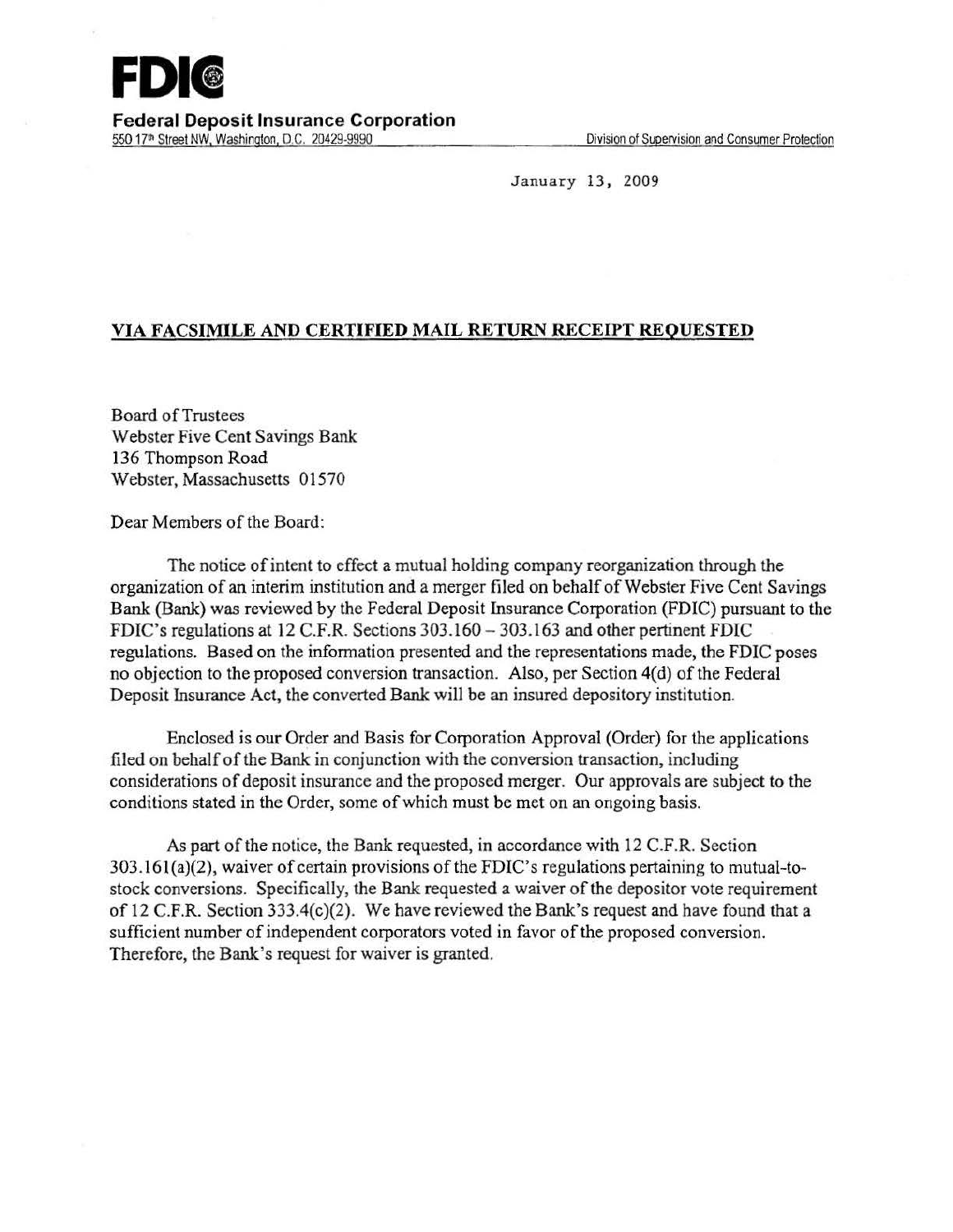**Board of Trustees** Webster Five Cent Savings Bank Page 2

Please notify the Boston Area Office in writing when the proposed transaction has been consummated. If an extension of time limit included in the Order is required, a letter requesting a specific extension of the limitation, including reasons therefore, should be submitted to the Boston Area Office.

Sincerely,

## /5/

Christopher *J.* Spoth Senior Deputy Director

Enclosure

cc; George W. Tetler Til Attorney Bowditch & Dewey, LLP 311 Main Street Worcester, MA Oi608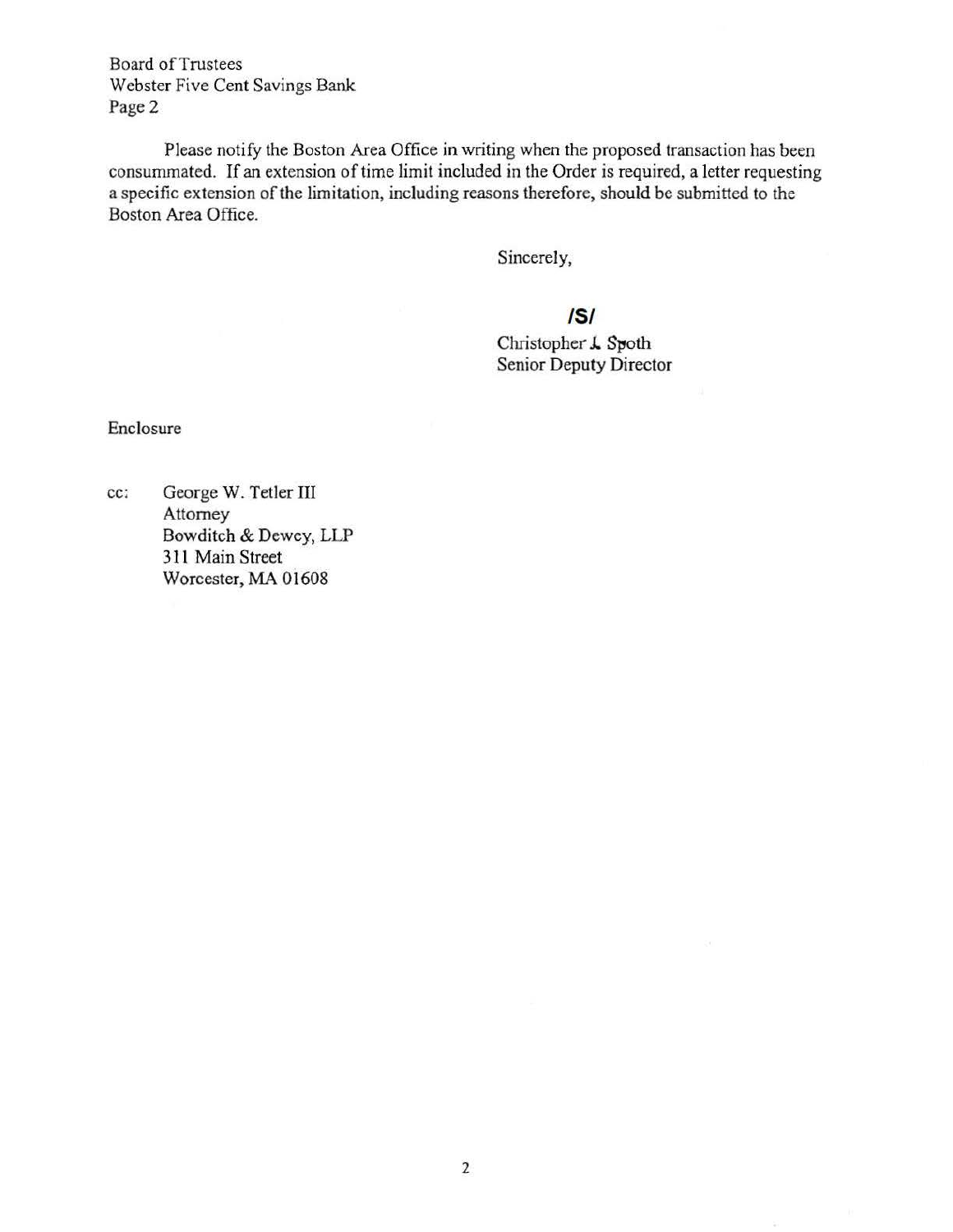## FEDERAL DEPOSIT INSURANCE CORPORATION

Webster Five Cent Savings Bank Webster, Worcester County, Massachusetts

Application for Federal Deposit Insurance and Consent to Merge

## ORDER AND BASIS FOR CORPORATION APPROVAL

Pursuant to Sections *5* and 18(c) and other provisions ofthe Federal Deposit Insurance (FDI) Act, an application has been filed on behalf of Webster Five Cent Savings Bank, Webster, Massachusetts (Mutual Institution), currently a state-chartered, mutually-owned Deposit Insurance Fund (DIF) member with total resources of \$545,089,000 and total deposits of \$395,583,000 as of June 30, 2008, for the FDIC's consent to merge with New Webster Five Cent Savings Bank, Webster, Massachusetts, a proposed new interim, state-chartered stock savings bank. In addition, applications have been filed for Federal deposit insurance for Webster Five Interim Savings Bank (a *de novo* mutual savings bank to be subsequently organized into a mutual holding company) and New Webster Five Cent Savings Bank.

The transaction is to effect the Mutual Institution's plan of reorganization which, solely to facilitate such undertaking, provides for:

- Mutual Institution to organize a new *de novo* mutual savings bank under Massachusetts law to be known as Webster Five Interim Savings Bank.
- Webster Five Interim Savings Bank to reorganize into mutual holding company to be known as WebFive, MHC.
- WebFive, MHC to establish a Massachusetts stock corporation to be known as WebFive Financial Services, Inc.
- WebFive, MHC to establish a wholly-owned subsidiary of WebFive Financial Services, Inc. to be known as New Webster Five Cent Savings Bank.
- Mutual Institution to immediately merge with and into New Webster Five Cent Savings Bank, under the name of Webster Five Cent Savings Bank, but with the charter of the New Webster Five Cent Savings Bank surviving (Resultant Bank or Webster Five Cent Savings Bank).
- WebFive, MHC to immediately thereafter contribute 100% of the shares of the Resultant Bank to WebFive Financial Services, Inc.

Upon consummation of the reorganization, the deposits of the Webster Five Cent Savings Bank will continue to be insured under the DIF. On the effective date of the reorganization, Webster Five Cent Savings Bank will be a stock bank that is wholly owned by WebFive Financial Services, Inc., which will be wholly owned by WebFive, MHC. Applications for the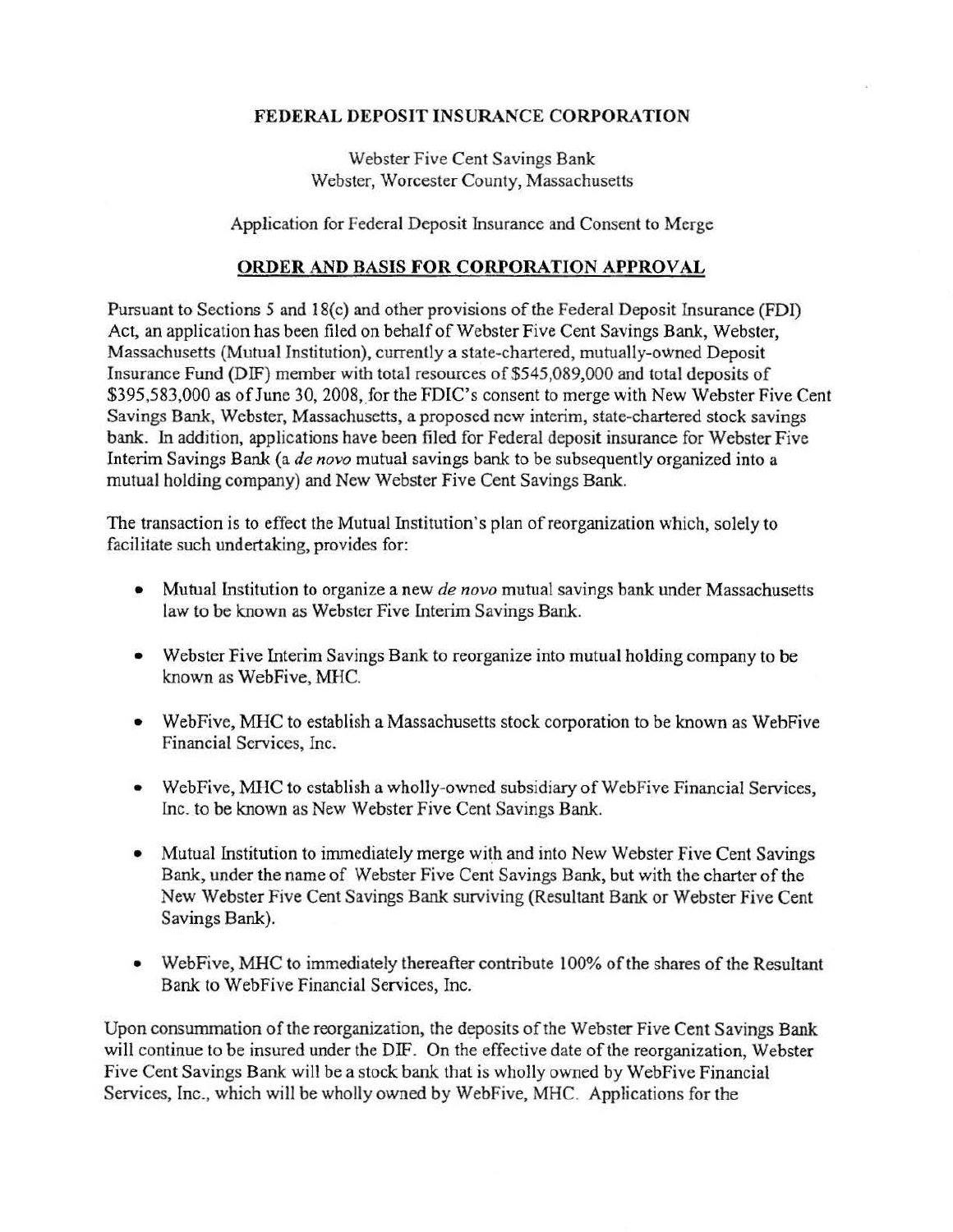establishment of WebFive, MHC and WebFive Financial Services, Inc. have been approved by the Board of Governors of the Federal Reserve System. Also, the Commonwealth of Massachusetts has granted Webster Five Cent Savings Bank the authority to conduct a banking business and approved the establishment and operation of a stock savings bank. Following consummation of the merger, Webster Five Cent Savings Bank will operate the same banking business, with the same management, at the same locations now being served by the Mutual Institution. The proposed transaction, per se, will not alter the competitive structure of banking in the market served by the Mutual Institution. Webster Five Cent Savings Bank's main office will continue to be located at 136 Thompson Road, Webster, Massachusetts.

Notice of the proposed transaction, in a form approved by the FDIC, has been published pursuant to the FDI Act. A review of available information, including the Community Reinvestment Act (CRA) Statement of the proponent, disclosed no inconsistencies with the purposes of the CRA. Webster Five Cent Savings Bank is expected to continue to meet the credit needs of its entire community, consistent with the safe and sound operation of the institution.

In connection with the merger application, the FDIC has taken into consideration the financial and managerial resources and prospects of the proponent banks and the Resultant Bank, the convenience and needs of the community to be served, and the competitive nature of the proposed transaction. The FDIC has also taken into consideration the effectiveness of the insured depository institutions involved in the proposed merger transaction in combating moneylaundering activities.

Having found favorably on all statutory factors, it is the FDIC's judgment that the application should be and is hereby approved, subject to the following conditions, some of which are continuing in nature:

- I. That, except for the proposed transfer of stock to WebFive, MHC and the contribution of that stock by WebFive, MHC to WebFive Financial Services, Inc., no shares of the stock of Webster Five Cent Savings Bank shall be sold, transferred or otherwise disposed of, to any person (including any Employee Stock Ownership Plan) unless prior notice is provided to, and non-objection is received from, the FDIC;
- 2. That, prior to a sale, transfer or other disposition of any shares of WebFive Financial Services, Inc. by WebFive, MHC, to any person (including any Employee Stock Ownership Plan) or a conversion of WebFive, MHC, to stock form, Webster Five Cent Savings Bank will provide written notification to the FDIC and provide the FDIC with copies of all documents filed with the state and Federal banking and/or securities regulators in connection with any sale, transfer, disposition or conversion;
- 3. That, should any shares of stock of Webster Five Cent Savings Bank or WebFive Financial Services, Inc. be issued to persons other than WebFive, MHC, any dividends waived by WebFive, MHC must be retained by WebFive Financial Services, Inc. or Webster Five Cent Savings Bank and segregated, earmarked or otherwise identified on its books and records; such amounts must be taken into account in any valuation of the institution and factored into the calculation used in establishing a fair and reasonable